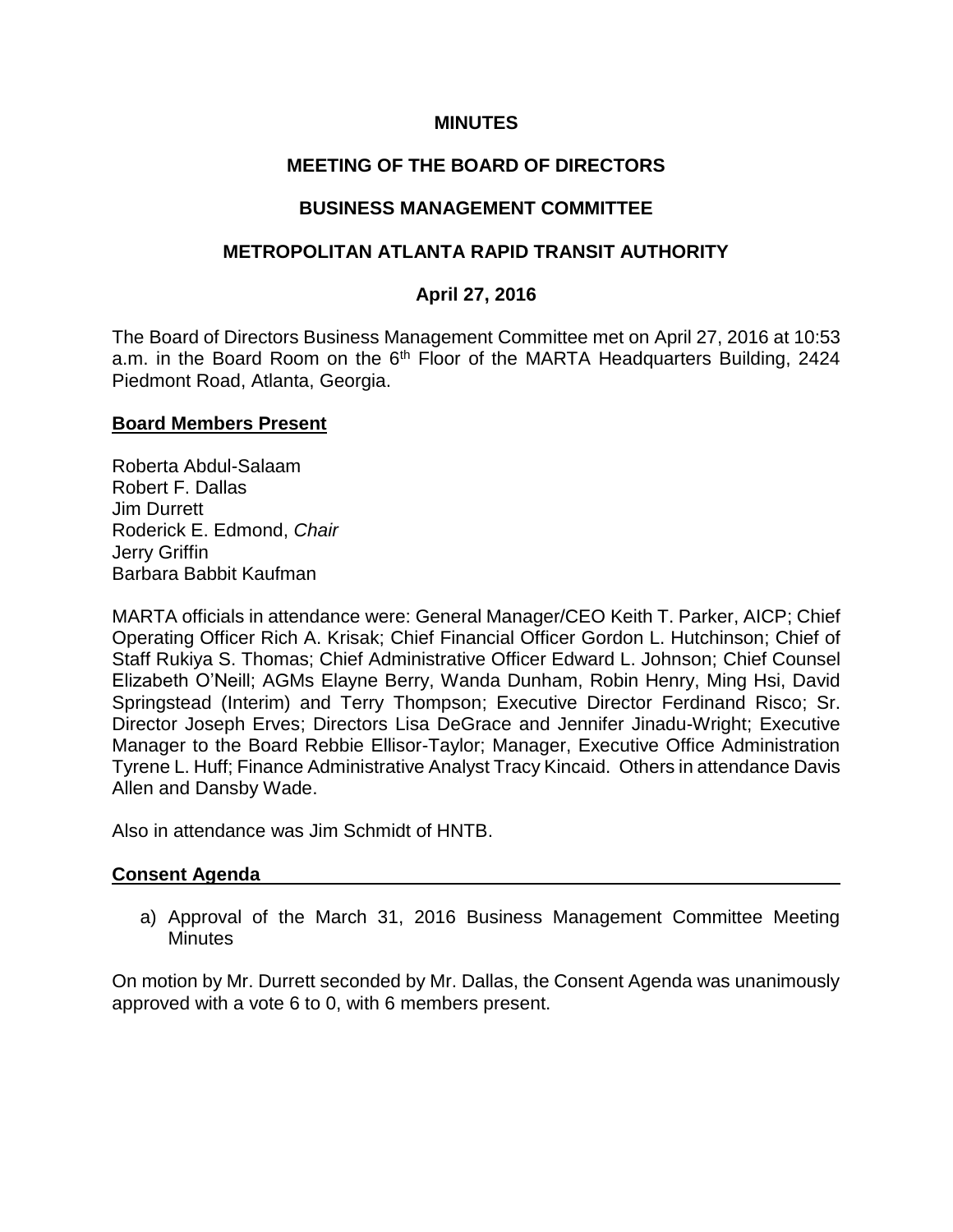#### **Individual Agenda**

## **Resolution Authorizing a One-Year Extension of the Incumbent Audit Firm of Cherry Bekaert for Fiscal Year 2017 for the Annual Financial and Single Audit Reports**

Mr. Thompson presented this resolution for Board of Directors' approval authorizing the General Manager/CEO or his delegate to amend the Annual Financial and Single Audits for Fiscal Years 2012 through 2016 Request for Proposals (RFP) P26298 to increase the value of the agreement and extend the term until June 30, 2017, in order for Cherry, Bekaert & Holland, L.L.P. to perform an Annual Audit for Fiscal Year 2017.

On motion by Mr. Durrett seconded by Mrs. Kaufman, the resolution was unanimously approved by a vote of 6 to 0, with 6 members present.

## **Resolution Authorizing the Solicitation of Proposals for Annual Financial and Single Audit Reports for Fiscal Years 2018, 2019, 2020, 2021 and 2022, Request for Proposals P37889**

Mr. Thompson presented this resolution for Board of Directors' approval authorizing the solicitation of proposals for Annual Financial and Other Audits for Fiscal Years 2018 through 2022 by means other than competitive bidding in accordance with Section 14(m) of the MARTA Act, through the use of RFP. The selection of a preferred proponent shall be subject to the approval of the Board of Directors in accordance with Section 14 of the MARTA Act.

Dr. Edmond asked what does "other than competitive bidding" mean.

Mr. Hutchinson said it is the selection of a preferred proponent in which price is one of several factors considered.

Dr. Edmond said the Authority needs to use caution with that language.

Mrs. O'Neill said the language in the resolution mirrors the language in the MARTA Act.

Mrs. Abdul-Salaam asked how long will the RFP be out.

Mrs. DeGrace said 30-45 days.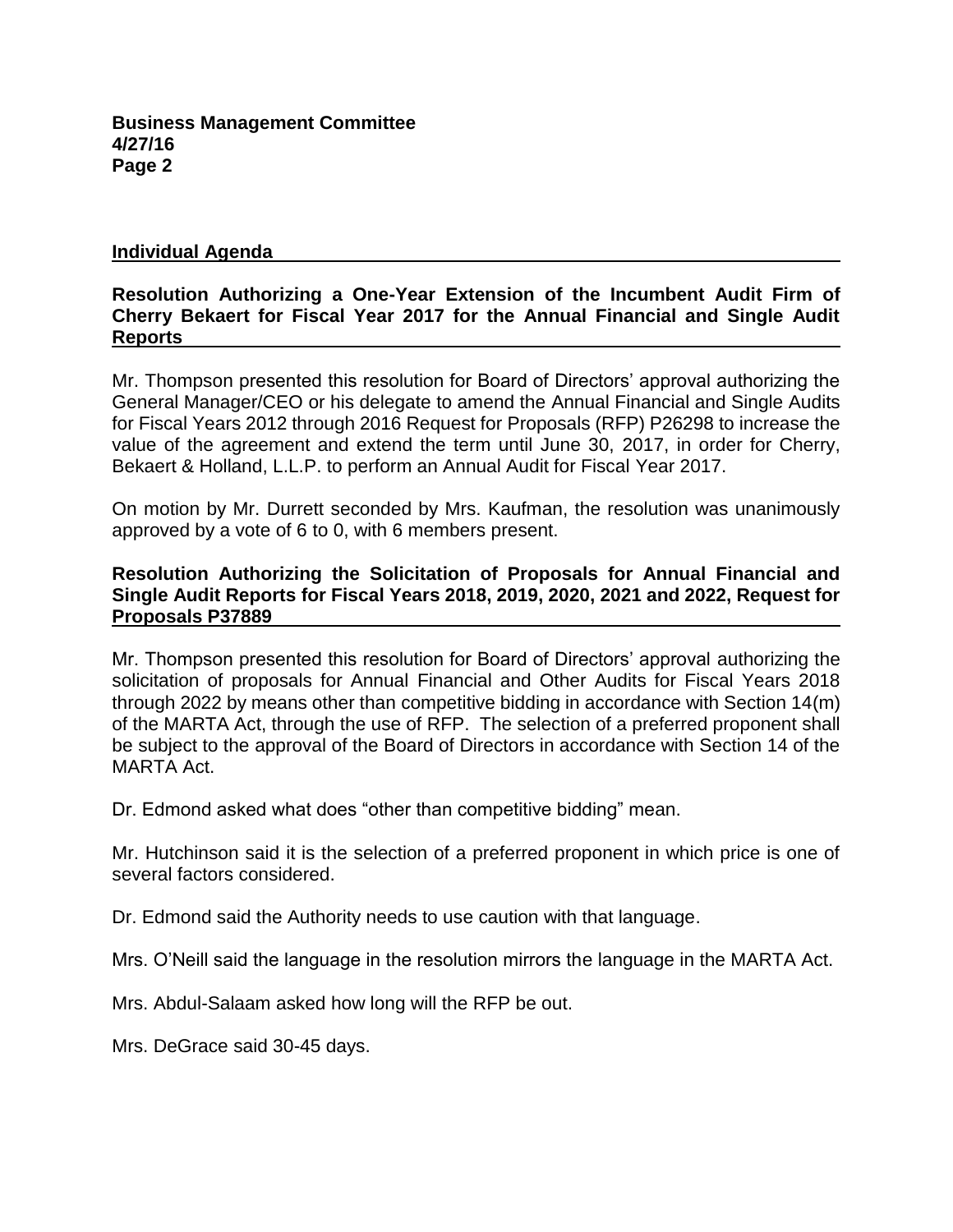On motion by Mr. Durrett seconded by Mr. Griffin, the resolution was unanimously approved by a vote of 6 to 0, with 6 members present.

## **Briefing – Ridership Incentives**

The Committee was briefed on the results of the Fiscal Year 2016 (FY16) Ridership Incentives and provided recommendations for Fiscal Year 2017 (FY17) Ridership Incentives.

### *Ridership Incentives*

- Four Promotions
	- o Holiday Group Pass
	- o Trip Rewards Free Ride Day
	- o Free Ride Day
	- o 30-Day Discount
- Marketing Mix
	- o Flyers
	- o Posters
	- o A-Frames
	- o Website
	- o Social Media
	- o Radio ads
	- o Digital Ads
	- o Local & Ethnic Print
	- o Press Releases

Trip Rewards Promotion Overview

- Goal: Designed to reward frequent riders with additional trips
- Offer: From Aug. 15th to Sep. 14th 2015 there were 1,700 customers who rode MARTA 60-100 or more trips and were rewarded with round trip Breeze Tickets:
	- o Trips that total 60-80 receive 2 round trips
	- o Trips that total 81-100 receive 3 round trips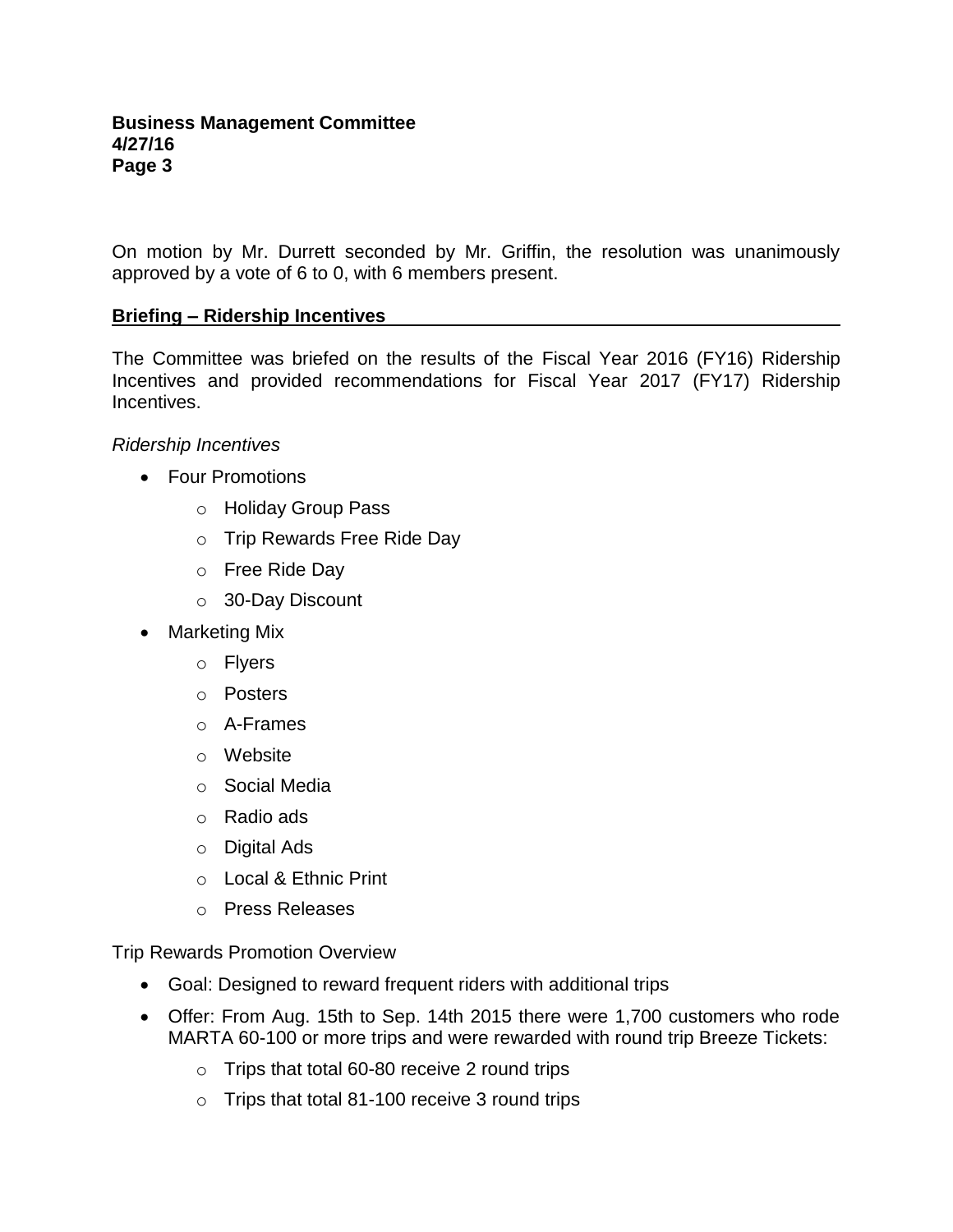- $\circ$  Trips that total 101 + receive 4 round trips
- **Target Audience: Current Riders**
- Key Results
	- $\circ$  1,700 customers qualified with 60+ trips
	- o Tickets issued: 104 Round trip tickets
	- o Customers receiving tickets: 43
	- o Average number of tickets per customer: 2
	- $\circ$  2014 vs. 2015 (August 15 September 14) showed a trip increase of 11.1%

## *Free Ride Day Promotion Overview*

- Goal: This program was primarily designed to encourage the general public to give MARTA a try by offering everyone a free ride day
- Offer: General Public can ride MARTA free all day on Labor Day Monday, September 7, 2015
- Target Audience: General Public
- Key Results
	- $\circ$  Rail Ridership Labor Day 2014 vs Labor Day 2015 =  $+21\%$
	- $\circ$  Bus Ridership Labor Day 2014 vs Labor Day 2015 =  $+40\%$

## *30-Day Discount Promotion Overview*

- Goal: Increase the purchases of the 30 day pass
- Offer: "From November 16 30, 2015 purchase a 30 day pass for only  $$71" a$ \$24 savings from \$95
- Target Audience: Existing 7-day customers and general public as holiday gifts
- Key Results
	- o 30 Day Pass Sales November 16-30, 2014 vs. 2015
		- Units: 2,401 vs. 5,435 (126% increase)
		- **Revenue: \$228,095 vs. \$385,885 (69% increase)**
	- o *Note*: 2014 vs. 2015 (August thru October) sales shows a downward trend for 30-Day pass product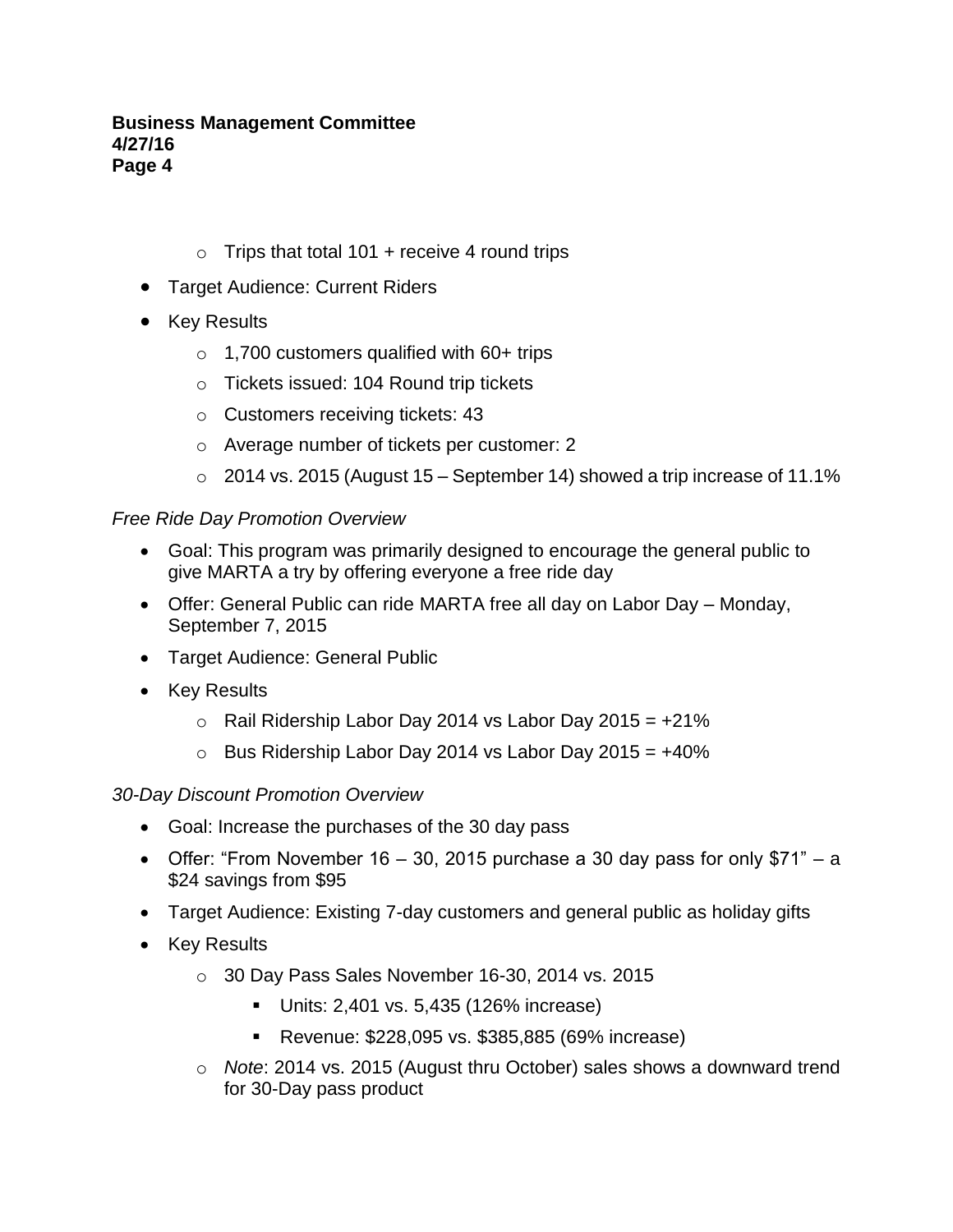### *Partnership Program Overview*

- Established in 1992
- Sells discounted MARTA Passes directly to employers & Transportation Management Associations (TMAs)
- Objective: Attract new companies & increase participation among current participants

### *FY17 Promotions & Pilot Ideas*

- Pass Partnership Program Discount (6-month pilot)
- Free Ride Day
- Discounted 30-Day Pass
- 3-Day Hospitality pass for hotels sold on consignment
- Breeze gift card sold in retail stores for holidays
- Groupon<sup>®</sup> Promotion
- Weekend Pass

Dr. Edmond asked if MARTA encountered any challenges with the Free Ride Day promotion.

Chief Dunham said yes, around 3:00 p.m. a significant number of youths used the system. A number of large fights occurred and there were complaints of loitering at malls.

Mr. Dallas said if a Free Ride Day promotion is offered again, MARTA should partner with other jurisdictions for strategies.

Chief Dunham agreed. She added that staff has also considered changing the timeframe for the promotion.

Mr. Griffin asked if MARTA conducted a study on the potential revenue impacts of the Pass Partnership Program.

Mrs. Jinadu-Wright said that is the reason for the pilot, with an aggressive sales campaign.

Mr. Parker said MARTA has found that there is a sensitivity to price. The goal is to find that "magic number".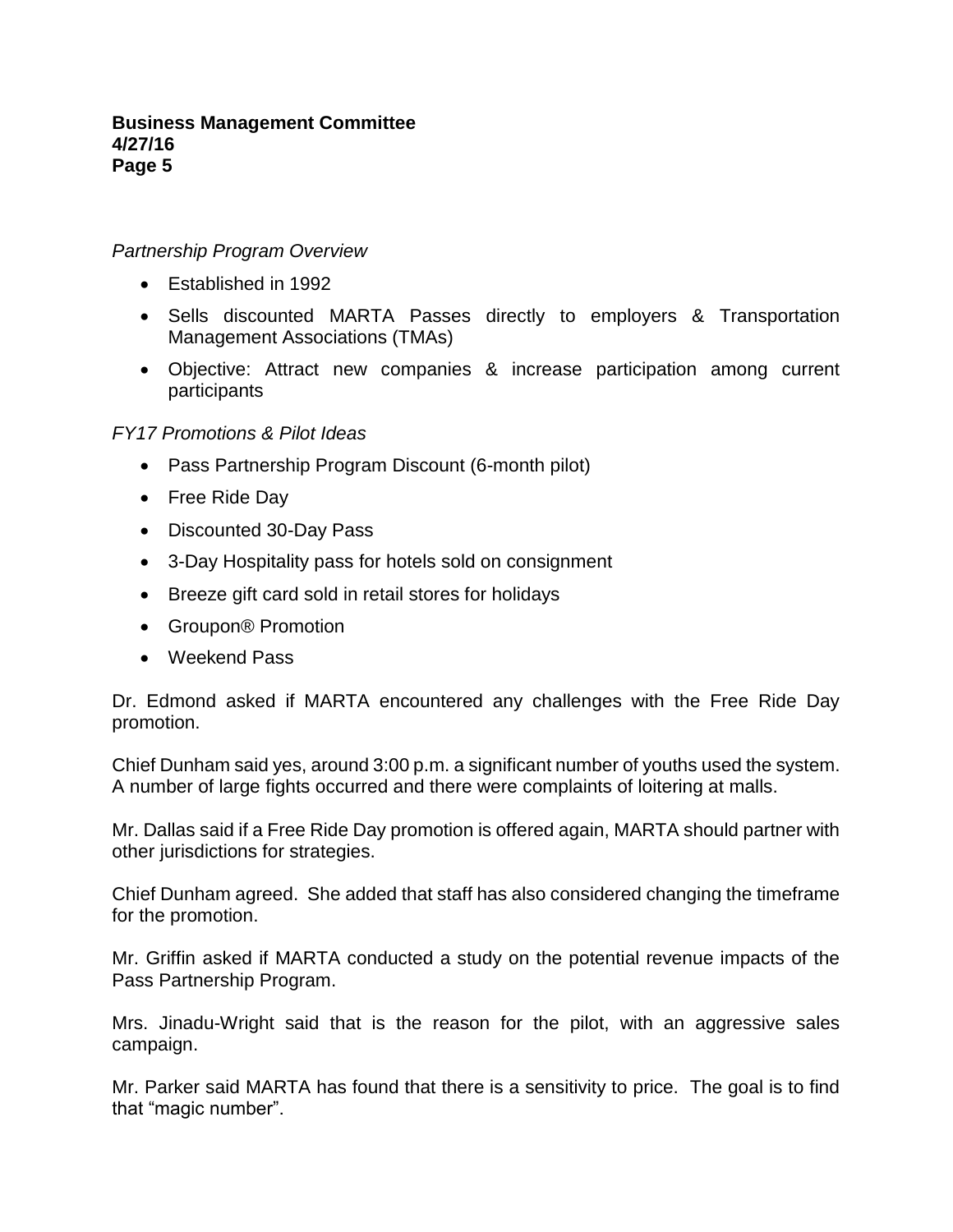Mrs. Abdul-Salaam said MARTA needs to do something to incentivize the Hispanic community, particularly in Clayton County.

Mr. Parker agreed.

Mr. Risco said the department of Diversity & Inclusion has expanded its outreach and will continue to work at strengthening those relationships.

Mr. Parker said MARTA will also begin working with retailers for the sale of passes.

# **Briefing – Proposed FY17 Operating & Capital Budgets**

The Committee was briefed on the proposed Operating and Capital Budgets for FY17.

## *Budget Development Milestones & Timelines*

- *Projected* January 2016 The FY17 Authority budget is projected at a high level and call packages are prepared
- *Submitted*  February 2016 Resource requests are submitted by MARTA Departments to achieve strategic goals and objectives
- *Preliminary* March 2016 After comprehensive analysis, a preliminary budget is prepared for GM/CEO Review
- *Proposed* April 2016 After Business Management Committee (BMC) review, the proposed budget is submitted for Public Hearings
- *Recommended* May 2016 Public Hearings & final revisions to budget
- *Adopted*  June 2016 Official Board adoption

# *Current State – Historical Performance*

- From Operational deficits to surplus
- Not since the 1996 Olympics has MARTA experienced three consecutive years of surplus; four consecutive years (projected FY17) will be a record

# *Sales & Ad Valorem Tax*

- $\bullet$  FY16 Forecast \$432.6
- FY17 Projection \$457.1M (Total Receipts)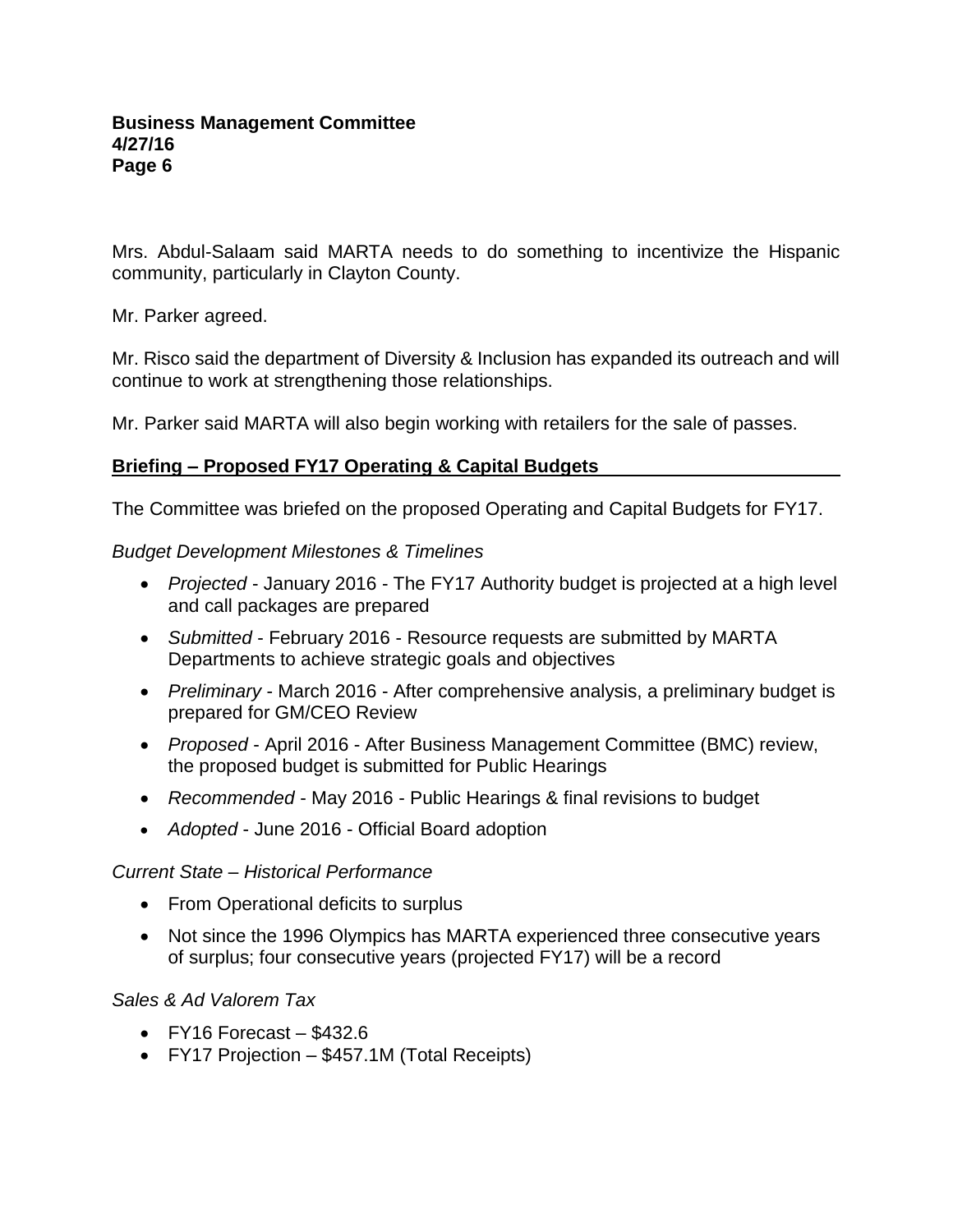## *Combined Ridership*

- FY16 Forecast 136.6M
- FY17 Projection 137.7M

## *Proposed Assumptions & Initiatives*

- Customer Focus
	- o Full implementation of the Clayton County service, including security (Police) enhancements
	- o Continuation of enhanced rail service that was implemented in May of 2014
	- o Enhanced technology for customers communications (apps & digital announcements, as well as Wi-Fi services for Buses & Rail Stations)
	- o Implementation of the Integrated Operations Center (IOC) initiative
	- o Continued TOD enhancement initiatives
	- o Q-Bus program & New Buses utilized for service
	- o Enhanced restroom (i.e., "Smart Restroom" and other station enhancement initiatives)
- Employee Focus
	- o Continuation of the Negotiated Union wage increases of 3%
	- o Increased Union Employee & Union Retiree Healthcare contributions
	- o Increased Defined Contribution (DC) non-represented Pension from 3% to 6%
	- $\circ$  Increased healthcare administrative cost, such as the Affordable Care Act (ACA) and Secova healthcare payments
	- o Implementation of a 3% planned merit increase for non-represented employees
	- o Continued improvements to the Performance Management program
	- o Enhanced training and leadership development opportunities
- Fiscal Focus
	- o Revenue Highlights
		- **Increase in base fare and other fare rates deferred to FY18**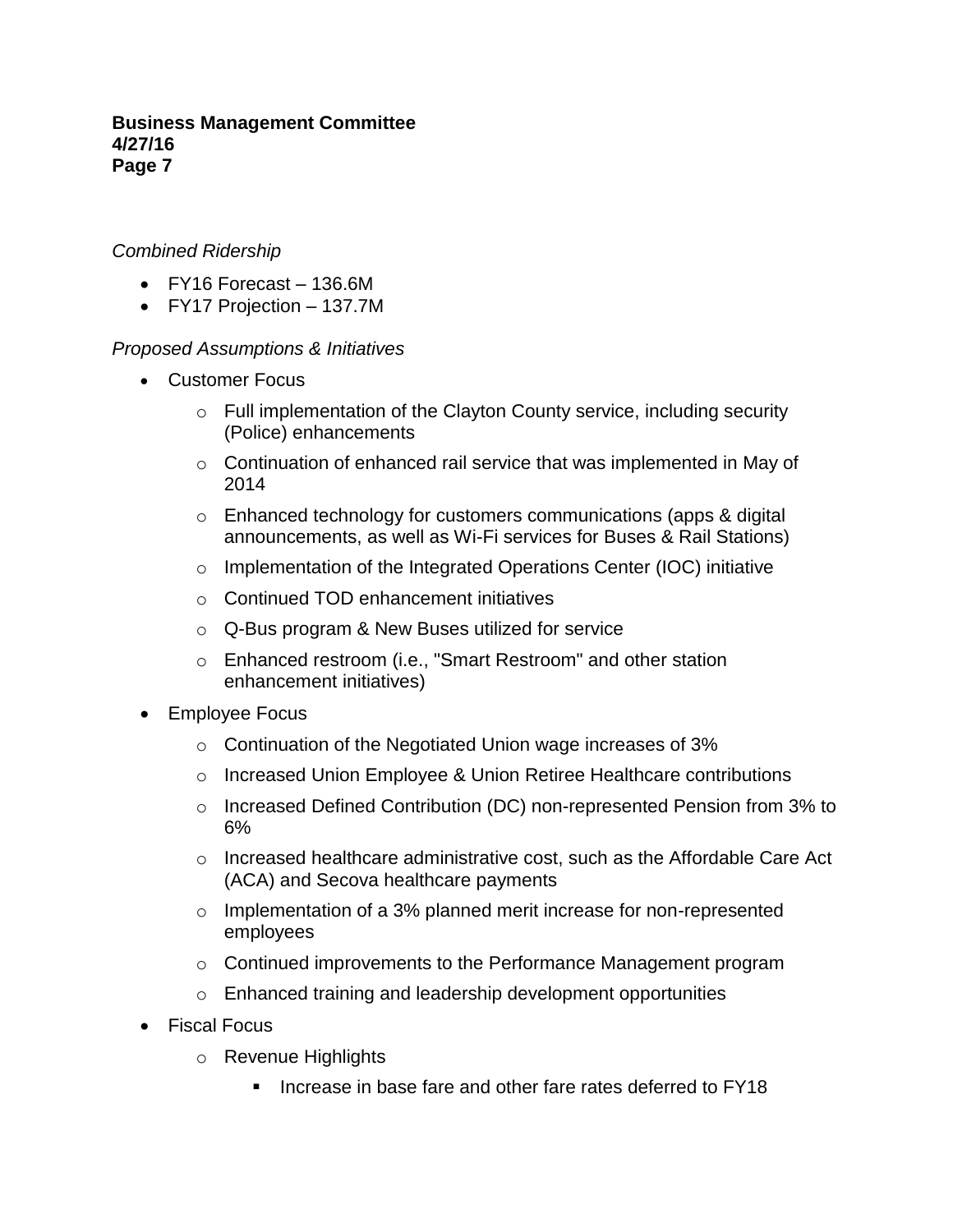- Proposed "6-month Pilot" increase in the Discount scale for the Partnership Program Discount
- **Proposed eliminating the Holiday Group Pass program**
- o New Fiscal Initiatives
	- Ridership & Passenger Revenue Enhancements assumes benefits from additional fare evasion measures and increased promotional activities, particularly the Partnership Program
	- Absenteeism Reduction strategy overtime reduction included in FY17 budget similar to FY16
	- MARTA Transformation Initiative (MTI) Plan (reduced savings expectations)

# *FY17 Proposed Operating Budget*

- Operating Revenues \$458.2M
- Net Operating Expenses \$453.3M
- Reserves Balance
	- o Before Sustainability Initiatives \$218.1M
	- o After Sustainability Initiatives \$242.1M

# *FY17 Capital Budget Development – Assumptions*

- Projects already under contract or in the very late stages of the procurement process
- Policy directives in terms of size of Bus and Mobility procurements
- Project Prioritization Scoring (Expert Choice):
	- o Life/safety critical projects
	- o Security/regulatory projects
	- o Operations critical projects
- Partial funding for Planning functions
- Partial funding for CIP Support and various business support functions

# *Proposed Capital Budget – Top Ten Projects by Cost*

• Bus Procurement - \$35M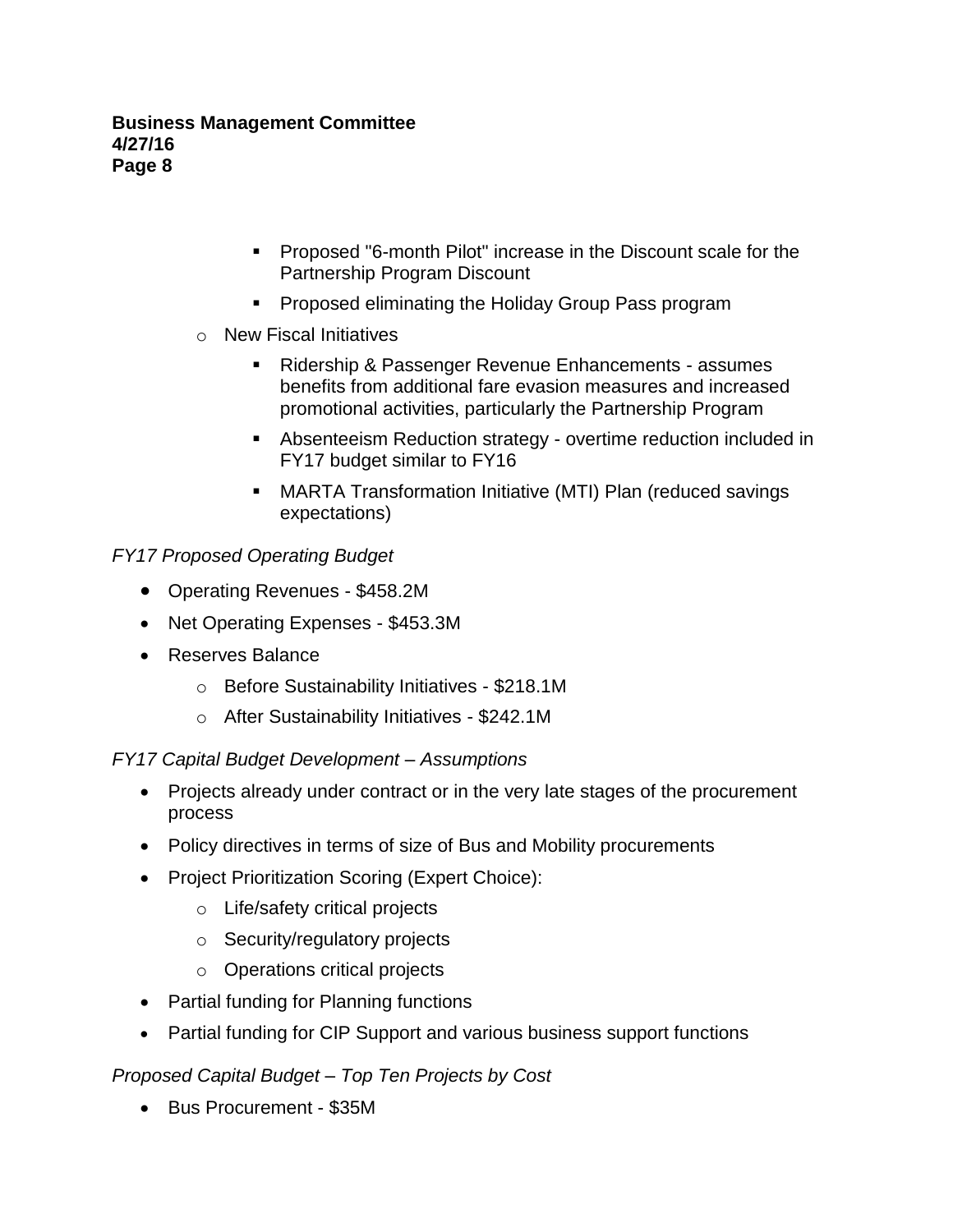- Audio Visual Information System \$20M
- Train Control Systems Upgrade \$17M
- L-CARE \$16M
- Fire Protection Systems Upgrade \$16M
- Traction Power Sub Stations \$11M
- Airport Station Enhancements \$9M
- Escalators Rehabilitation \$9M
- Brady Mobility Facility Phase I \$6M
- Bus Midlife Overhaul \$4M
- Total \$143M
- Top Ten Projects consume approximately 49% of the FY17 Budget

# **Briefing – FY16 February Budget Variance Analysis and Performance Indicators**

The Committee was briefed on the FY16 February Budget Variance Analysis and Performance Indicators.

- Trends for the month of February are similar to the three previous months
- The Authority experienced higher Revenues than Expenditures, resulting in a surplus of \$4.9M or \$2.8M better than budget
- For the upcoming month, MARTA is anticipating a small Net Loss due to lose accruals
- Sales Tax continues to run under budget; however, on a combined basis with Ad Valorem Tax it remains relatively positive
- Passenger Revenue is negative the Authority is watching this item carefully
- Other Revenues is positive at \$3.7M due to fuel tax rebates for natural gas used on MARTA buses
- Overtime continues to run high but on a net basis MARTA is still positive
- Overall there are no significant expense variations for the month
- Year-to-Date (YTD) MARTA realized a \$31M surplus, driven by slightly higher Revenues and significantly lower Expenditures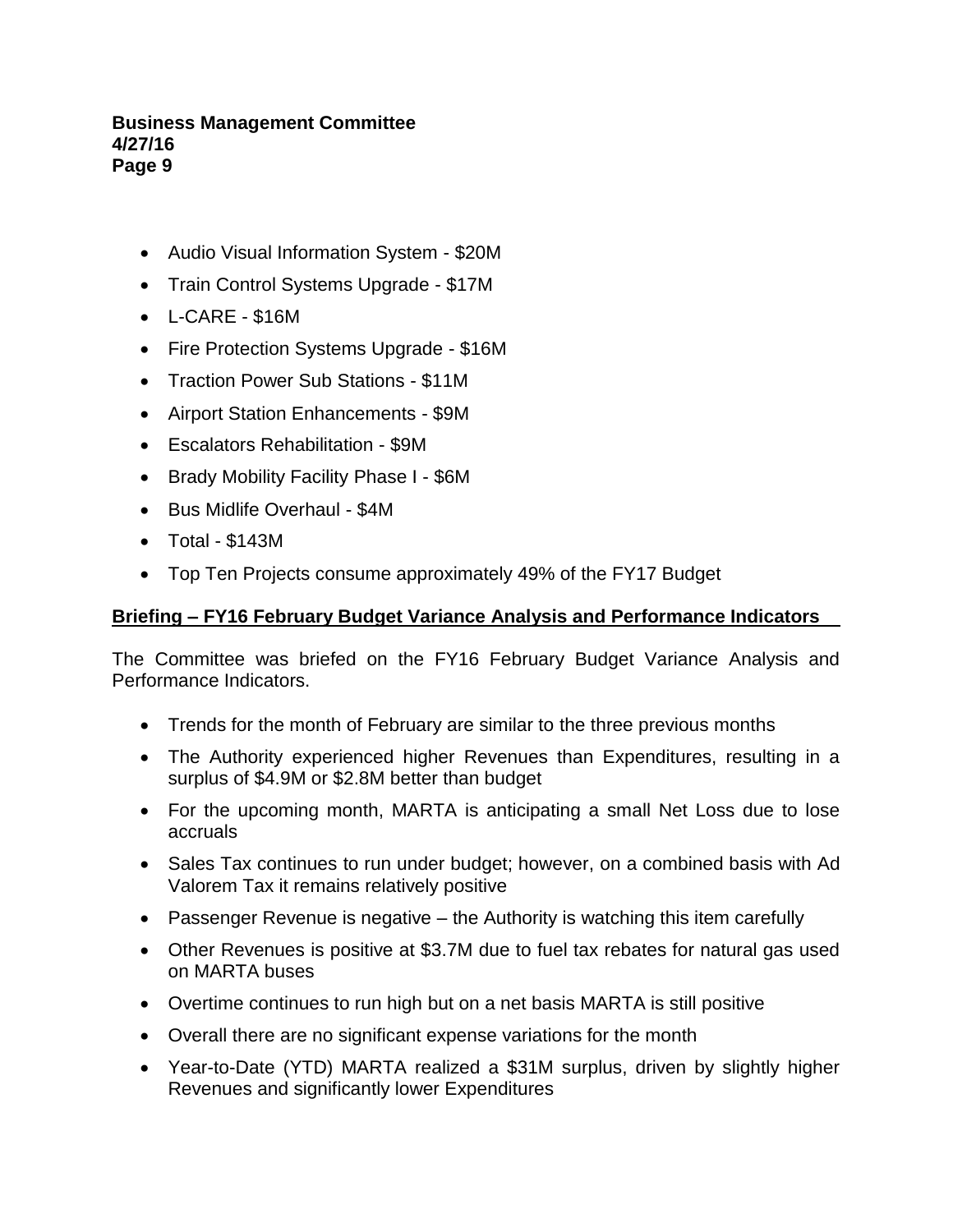- YTD Combined Sales Tax Receipts are \$10.3M under budget, which is significant
- YTD Passenger Revenue is also under budget
- Other categories are positive and there are no significant variations YTD
- YTD Overtime is relatively high; on a net basis, Salary, Wages & Benefits are still positive to budget
- Sales Tax required to fund operations came in slightly under 37%, which is virtually the best MARTA has done. The difference has allowed the Authority to build its surplus
- Cumulative Ridership YTD slipped below target and the prior year
- Combined Ridership started the year running above projections but below the prior year, which benefited from one-time special events in Atlanta
- Combined Ridership hit a downward trajectory several months back. It has begun to recover and is currently above prior year but below target; primarily due to bus ridership
- Rail On-Time Performance (OTP) has been performing quite well at 97% despite hindrances with aging equipment
- Rail Mean Distance Between Failure (MDBF) has been challenged; however, Rail OTP speaks highly of staff's management of delays
- Mobility OTP has been challenged, fluctuating in a pattern similar to last year. MARTA is anticipating improvements in Mobility OTP with the targeted takeover with MV Transportation, which has contract requirement of 90%.
- Vertical Transportation Escalator Availability and Elevator Availability has performed quite well
- Collisions (Bus and Mobility) has been challenged
- Employee Accidents are below target and prior year

Dr. Edmond asked what is MARTA doing to decrease Overtime.

Mr. Parker said staff will provide an Absentee Management update to the Board next quarter.

Dr. Edmond asked what is the cause for the increase in Collisions.